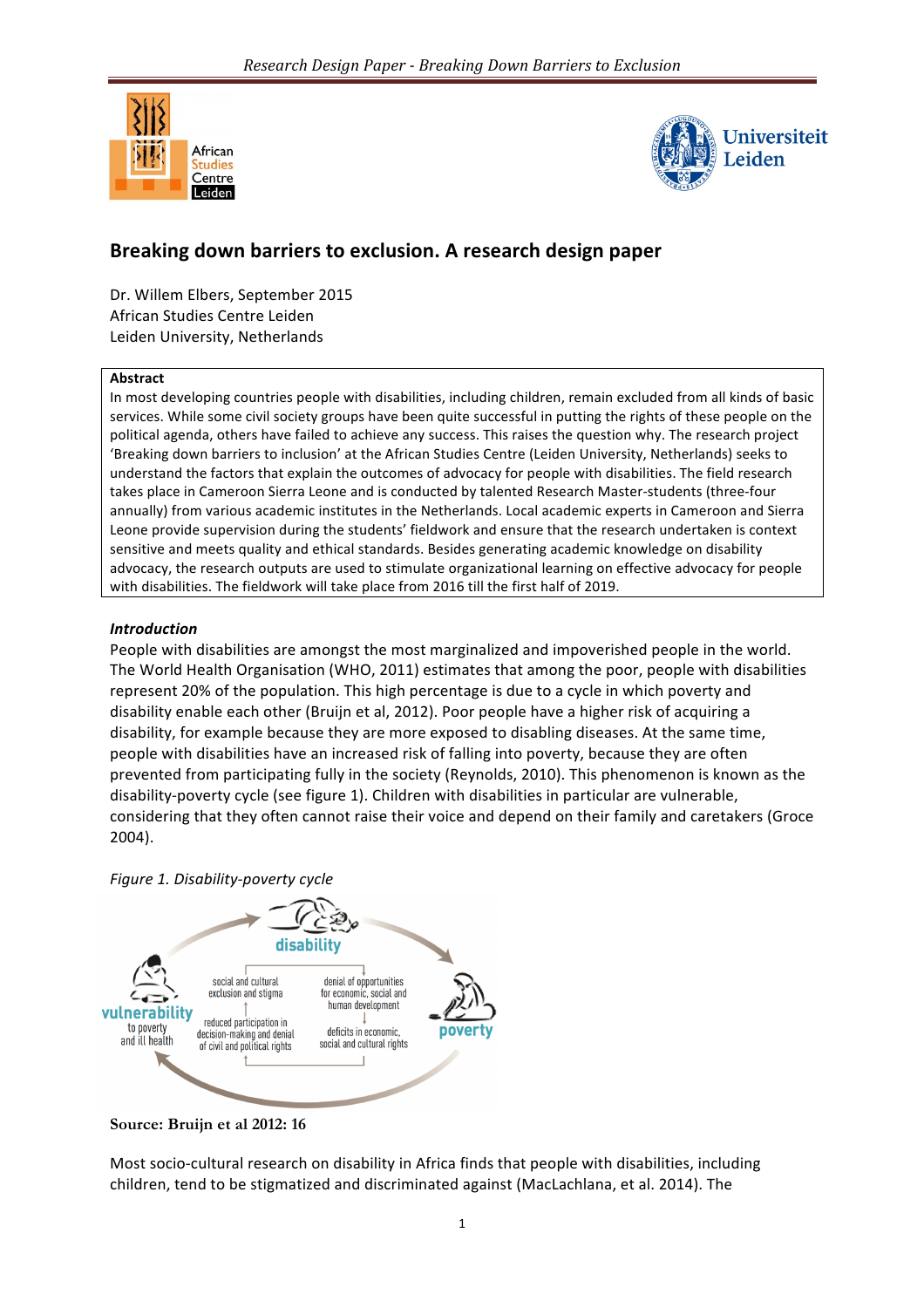community often sees people with disabilities as objects of pity, helpless and unable, and as a burden upon society, because they are economically unproductive. Disability is further associated with maternal failure, witchcraft, misfortune, and religious punishment (Kuyayama, 2011). Overall, stigmatization and discrimination is typically rooted in prejudices such as the underestimation of the potential of the individual, stereotyping, and the lack of knowledge or simply fear of disability. The inability of people with disabilities to participate in society at an equal level affects millions, including children and their caretakers.

Research has also shown that people with disabilities tend to experience difficulties in accessing services in the areas of education, employment, healthcare and social and legal support (Bruin et al., 2012). While some countries lack good laws and policies on disabilities, more often the problem is that they are not properly implemented. Relevant authorities often have difficulties addressing the situation due to limited resources, skills and a lack of coordination. Several researchers have observed a lack of political will to take action.

### *Advocacy*

In the past decade, the rights and interests of people with disabilities have gained more attention in the international development field (Lang et al. 2009). This has been further solidified with the Sustainable Development Goals and the 'Leave No One Behind' agenda. Encouraged by the growing interest in disability issues, civil society organisations are becoming increasingly active in trying to raise awareness and making governmental policies and practices more disability inclusive. It is widely recognized that civil society organizations can play in important role in promoting the rights of marginalized groups, including people with disabilities, through advocacy (Sabatallo & Schulze, 2013; Claessens & de Lange, 2016; Gormley& Cymrot, 2006; Badru & Hickey, 2014).

Advocacy can be defined as 'activities conducted to influence decision-makers in the public and private sector at international, national or local levels towards the overall aim of combating the *structural causes of poverty and injustice and contributing to sustainable inclusive development'* (IOB 2015). In dialogue with governments or other power holders, civil society organizations can advocate for more inclusive policies and practices and put the rights of people with disabilities and their caretakers on the agenda. Alternatively, civil society organizations may keep a watchful eye to ensure that existing laws and policies are implemented.

Advocacy may involve different strategies (Meyer et al., 2012). One way to categorize them is to distinguish between outsider and insider strategies (Almog-Bar & Schmid, 2014). Outsider tactics, (Mosley 2011), are mostly used to send out information to get a specific message across or to mobilise people in order to weaken the position of a particular power holder. These tactics work 'outside the political system' and tend to have a more confrontational and activist character. Examples of outsider tactics include street protests, boycotts, petitions, press releases, press conferences, lawsuits and media campaigns. Insider tactics are intended to realize change by working directly with power holders 'inside the system'. While outsider is about one-way communication, insider strategies are about establishing a dialogue, finding joint-interests and investing in long-term relationships with decision-makers. Examples of insider tactics include organizing round table forums with policy makers, participating in policy formulation and legislative drafting, participation in 'official' boards and committees and personal exchanges with decision-makers (ITAD & COWI, 2012: 61).

Effective civil society engagement in lobby and advocacy requires a clear understanding of the factors that determine its success. As of yet, however, the success factors of advocacy for marginalized groups such as people with disabilities remain poorly understood (Almog-Bar and Schmid, 2014; Chapman & Fisher, 2002). This applies particularly to advocacy in the Global South. In particular, it remains unclear why some advocacy efforts have been effective at achieving their aims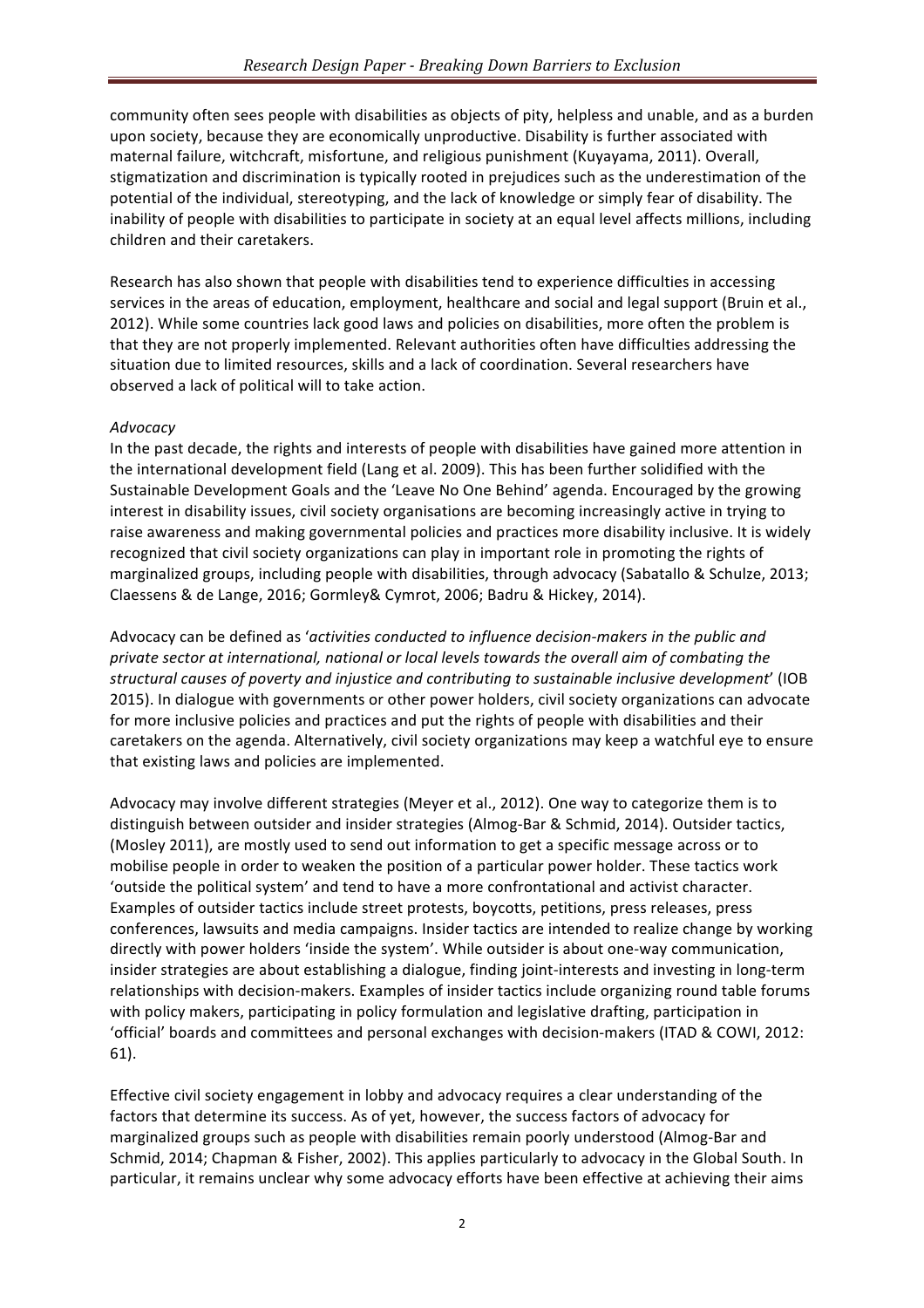and why others are not, and why other advocacy efforts have managed to achieve considerable change with very few resources, whilst well-funded groups have not had the same levels of success.

This research program addresses the above gap in the literature. Its starting-point is that effective engagement in lobby and advocacy to promote the rights of people with disabilities requires an indepth understanding of its success factors. As such, it seeks to answer the following main question:

*What factors* enable and constrain local civil society organizations to promote the rights of people *with disabilities through advocacy?*

## *Research focus*

As the success-factors of advocacy are shaped by many actors and factors, the project opts for a flexible design in which multiple sub-studies are carried out which each 'zoom in' on a topic that is thought to shed light on advocacy processes and outcomes. The sub-studies will be carried out be talented Research Master students from Dutch universities who each have six months at their disposal to undertake field research in either Cameroon or Sierra Leone (more about this below). Students that participate in the project will undertake qualitative social-science field research related to one of the following themes:

- the strategies that civil society organization use to promote the rights of people with disabilities through advocacy;
- the opportunities and constraints in the political environment and how they shape the success of advocacy activities;
- organizational characteristics including capacity and resources of civil society groups and how they shape the success of advocacy activities;
- the role of the media and communication in shaping the success of advocacy activities;
- the role of networks and alliances in promoting the rights of people with disabilities;
- the opportunities and limitations of the United Nations conventions (human rights, rights of persons with disabilities) for promoting the rights of people with disabilities;

Students can propose other themes as long as these fit within the larger framework of contributing to an enhanced understanding of the success-factors of advocacy for people with disabilities. The project does not prescribe students to use specific theories for their research as lobby and advocacy can be examined from multiple theoretical angles.

#### **Project-partners and roles**

The research is funded by the Liliane Foundation, a Dutch foundation which seeks to empower children with disabilities in low-income countries. The implementing partners are the African Studies Centre (ASC) of Leiden University (in the person of dr. Willem Elbers), the Netherlands, in cooperation with dr. Aisha Ibrahim (Fourah Bay College, Sierra Leone) and dr. Walter Nwki (University of Buea, Cameroon). Data for this project are primarily collected by talented Research Master students (preparing for a PhD) who are recruited from Dutch universities through an extensive selection process. Practical support is offered by the local disability NGOs One Family People (Sierra Leone) and CBCHS (Cameroon), who have a good understanding of, and contacts in, the local disability context. Table 1 below outlines the key roles and responsibilities of the projectpartners.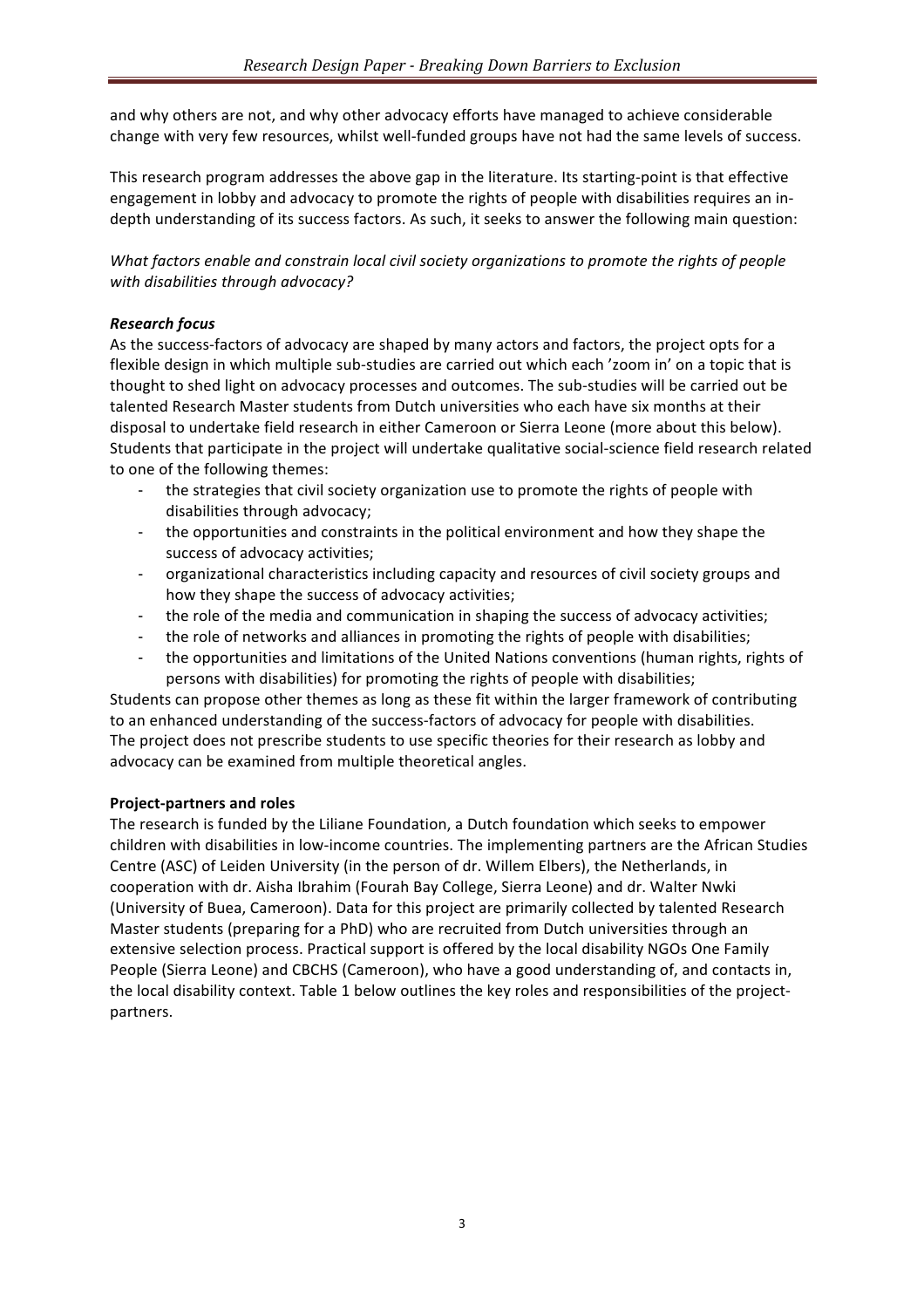| dr. Willem Elbers                                                                                                                                                                                                                                                                               | Dr. Aisha Ibrahim & dr.                                                                                                                                                                              | <b>Research Master</b>                                                                                                                                                        | <b>One Family People (Sierra</b>                                                                                                                         |
|-------------------------------------------------------------------------------------------------------------------------------------------------------------------------------------------------------------------------------------------------------------------------------------------------|------------------------------------------------------------------------------------------------------------------------------------------------------------------------------------------------------|-------------------------------------------------------------------------------------------------------------------------------------------------------------------------------|----------------------------------------------------------------------------------------------------------------------------------------------------------|
| <b>Project Manager</b>                                                                                                                                                                                                                                                                          | <b>Walter Nkwi</b>                                                                                                                                                                                   | students (to be                                                                                                                                                               | Leone & CBCHS (Cameroon)                                                                                                                                 |
|                                                                                                                                                                                                                                                                                                 | Local academic expert                                                                                                                                                                                | selected)                                                                                                                                                                     | <b>Local NGO partner</b>                                                                                                                                 |
| • Select students;<br>• Supervision during<br>proposal and thesis<br>writing;<br>• Co-author peer-reviewed;<br>articles;<br>• Synthesize existing<br>academic knowledge<br>• Co-identify suitable<br>research cases;<br>• Co-organize learning<br>events;<br>• Co-organize final<br>conference; | • Supervise students<br>proposal writing and<br>fieldwork;<br>• Facilitate learning<br>events;<br>Co-identify suitable<br>$\bullet$<br>research cases;<br>Co-author peer-<br>٠<br>reviewed articles; | • Write research<br>proposal and thesis<br>• Data-collection<br>• If the quality of the<br>data permits: co-<br>authoring an article<br>• Participating in<br>learning events | • Provide practical support<br>to students during data-<br>collection;<br>• Co-identify suitable<br>research cases;<br>• Co-organize learning<br>events; |

Table 1. Roles and responsibilities in the project

# *Objectives and dissemination strategy*

The academic goals of the project are to produce knowledge on the success-factors of advocacy for disabled people and publish in peer-reviewed journals. The societal goals of the project are to use the produced knowledge to stimulate organizational learning and capacity building in Liliane Foundation and its local partners, particularly CBCHS and One Family People.

These objectives will be realized through the following core activities:

- Research into the advocacy activities of organizations of the disability movements in Sierra Leone and Cameroon conducted by Research Masters students. These students are carefully selected from different Dutch universities for their talent, motivation and competences;
- Learning events at the end of the students' fieldwork periods revolving around their preliminary research findings. During these events relevant stakeholders (e.g. disability advocates, people with disabilities, authorities) participate. The meetings will (also) focus on the practical implications of the research findings for disability advocacy.

In addition to the above, a number of other activities will take place:

- The findings of the research conducted in Sierra Leone and Cameroon will be presented on a website constructed for this project. Besides being a communication platform, the startingpoint of the website is that all tangible outcomes of the project will be put online for learning & dissemination beyond the project. The website will also contain project sheets, aimed at a broader audience, which will summarize the main research findings and the recommendations emanating from these;
- Towards the end of the project period, a final international conference will be organised to present the research findings. The results of the final conference will be captured in a book on disability advocacy.

#### *Sample size and population*

To understand the success factors of advocacy, the sub-studies undertaken in this project will examine (the population of) civil society groups in Sierra Leone and Cameroon seeking to advance the position of disabled people within the context in which they work. This includes both membership organizations (e.g. Association of the Deaf, Association of the Blind) and nongovernmental organizations. The exact number of civil society groups in Sierra Leone and Cameroon seeking to advance disability rights through advocacy is unknown. The project will therefore start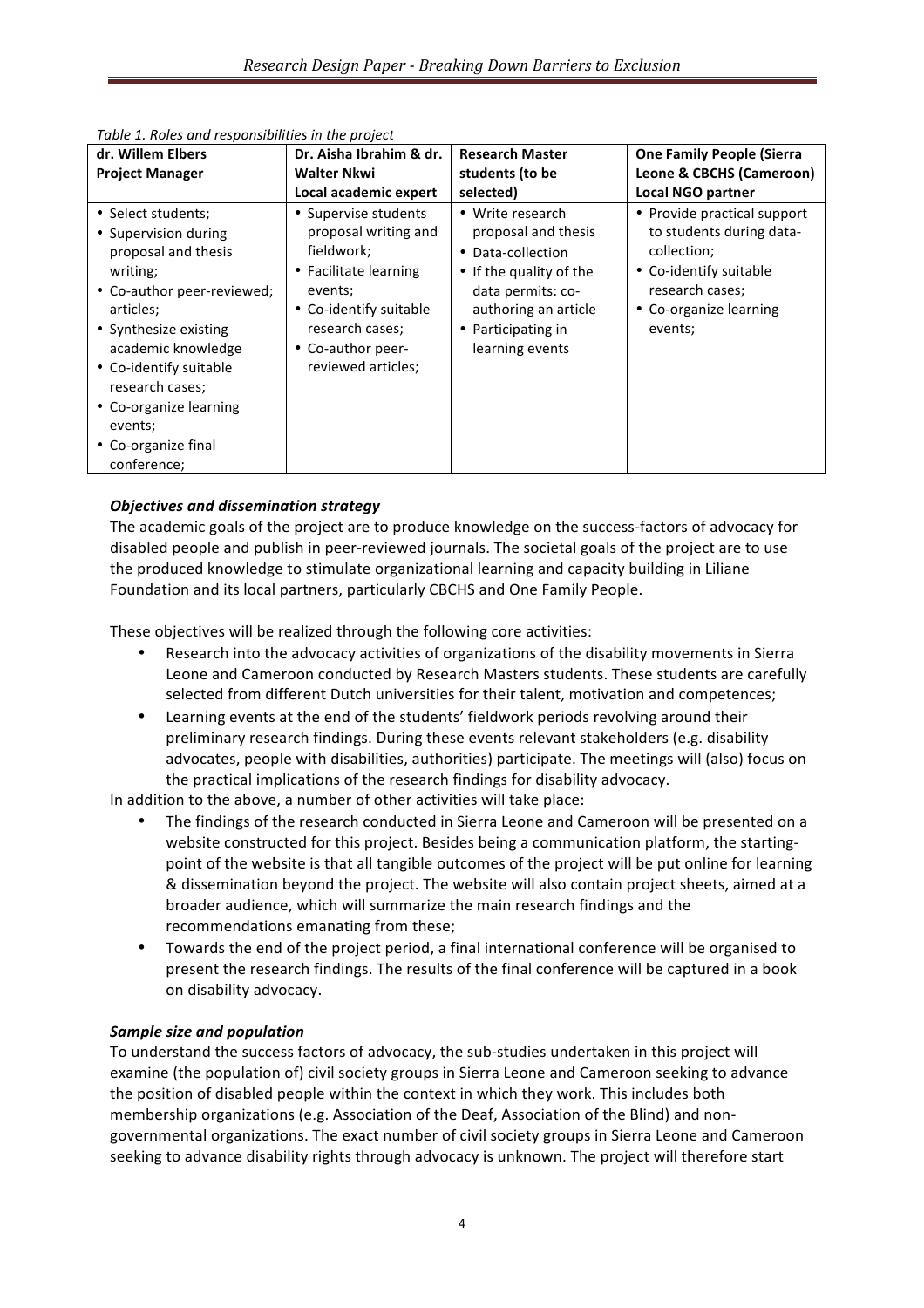with a mapping exercise seeking to identify the main disability 'players' in Sierra Leone and Cameroon, what they have done in terms of advocacy and what kind of results they have achieved.

Given the project's need for flexible research methods, the sub-studies in this project will use qualitative research methodology (more about this below). Unlike most quantitative studies, qualitative research does not set out to estimate the incidence of phenomena in the wider population statistically. Instead, the goal of qualitative research is to provide in-depth understanding and therefore, targets a specific group, type of individual, event or process. To accomplish this goal, qualitative research uses criterion-based sampling techniques. The nature of the research question determines which criteria will be used in the sampling. For example, the sampling of a sub-study seeking to identify the pro's and con's of different advocacy strategies would aim for heterogeneity, making sure that strategies with different key characteristics (e.g. insider/outsider, mediainvolvement, mobilizing people with disabilities, individual vs joint strategies) are included. Local disability experts will provide input in selecting appropriate samples (Lewis & Ritchie, 2003: 94).

# *Methods and data-sources*

Advocacy has a number of specific characteristics which need to be taken into account during the design and implementation of research:

- it focuses on complex and dynamic change, with the consequence that action and reaction are often not directly traceable;
- it typically produces unpredictable results that are influenced by many actors and factors;
- it leads to change that can manifest itself at different levels;
- It often has multiple objectives and objectives often change during a campaign;
- it is not always possible to plan interventions in advance (Tsui, Hearn & Young, 2014).

These characteristics make research into advocacy challenging and underline the importance of a flexible methodological approach that can deal with complexity and adapt based on emerging insights and changing conditions. As such, qualitative research methods seem most appropriate here.

Qualitative research aims to understand how people think about the world and how they act and behave in it. This approach requires researchers to understand phenomena based on discourse, actions and documents, and how and why individuals interpret and ascribe meaning to what they say and do, and to other aspects of the world (including other people) they encounter. Qualitative research can also extend beyond individuals' personal experiences to explore interactions and processes within organizations or other environments. Knowledge at both an individual and a cultural level is treated as socially constructed. This implies that all knowledge is, at least to some degree, interpretive, and hence, dependent on social context. It is also shaped by the personal perspective of the researcher as an observer and analyst. Qualitative research can be useful in giving marginalized groups, such as people with disabilities, a voice (Ashby, 2011).

The sub-studies will use a combination of following methods and data-sources:

- *Secondary analysis of existing research.* Analysis of existing academic work on advocacy for marginalized groups including people with disabilities will help students in getting a sense for the topic, identity useful theoretical approaches and provide input for developing interview guides and questionnaires.
- *Formal and informal publications of advocacy organizations*. Written documentation such as narrative reports, memo's and evaluation reports provide insight into the inner workings of advocacy organizations, the work they do and outcomes they achieve.
- Semi-structured interviews. Semi-structured interviews allow researchers to ask a fixed set of questions while allowing new ideas to be brought up during the interview as a result of what the interviewee says. Semi-structured interviews rely on an interview guide, which is an informal grouping of topics and questions that the interviewer can ask in different ways for different participants. Relevant people to interview in this project include staff of advocating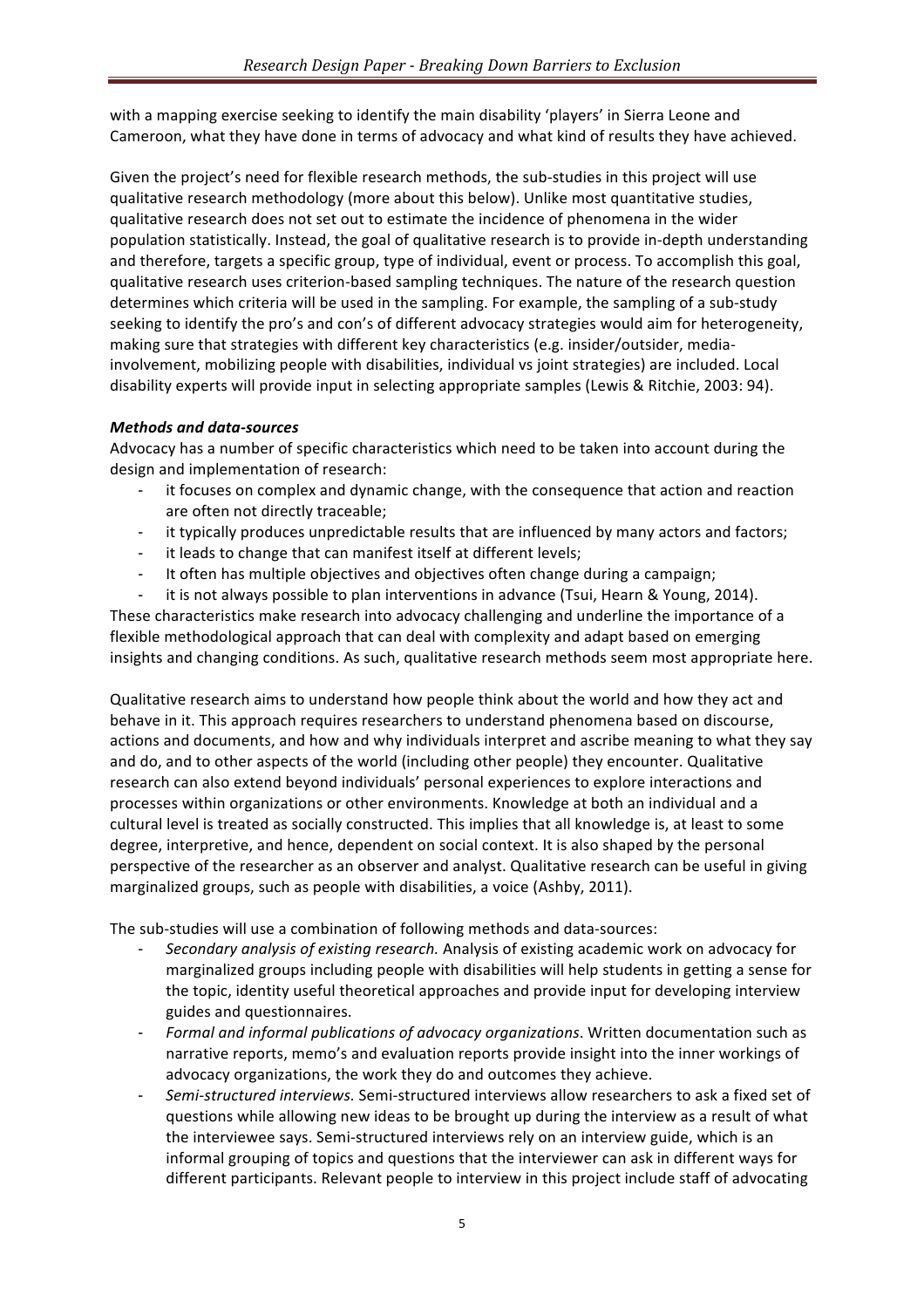organizations, people with disabilities, civil servants, community leaders, journalists, teachers, politicians religious leaders (Della Porta, 2015a).

- *Focus group discussions*. During a focus group discussion people from similar backgrounds or experiences discuss a specific topic of interest. For example, a focus group discussion could involve people with disabilities of staff of the advocating organization. The group of participants is guided by a moderator. The strength of focus group discussions relies on allowing the participants to agree or disagree with each other so that it provides an insight into how a group thinks about an issue, about the range of opinion and ideas, and the inconsistencies and variation that exists in a particular community in terms of beliefs and their experiences and practices (Della Porta, 2015b).
- Participatory observation. This is about the observer participating in on-going activities and records observations. Researchers, for example, participate in group meetings or round table forums. Participant observation extends beyond naturalistic observation because the researcher is a "player" in the action. The strength of participatory observation is that the researcher is able to get an "insider" viewpoint and the information may be much more rich than that obtained through systematic observation.

As the choice of research methodology always depends on the research question at hand, the exact way the above methods are to be used has to be tailored to the needs of each individual sub-study.

The fieldwork in this project will take place from early 2016 to early 2019. The Research Master Students who carry out the sub-studies each have six months available for their fieldwork. As they have considerable flexibility in planning their own fieldwork, an exact planning of when the substudies will be carried out cannot be provided in advance. A minimum of 12 Research Master Students is expected to undertake field research in the project.

### *Consent*

Informed consent means allowing prospective participants to make informed, free decisions on their involvement by giving them sufficient information about the research (Kalwant & Ross, 2015). This ensures that there is no explicit or implicit coercion. All researchers participating in this project provide information in written form, allowing the participants time to consider their choices, and ask research participants to sign the consent forms. The person interviewed will always be aware of what will happen to any findings, whether the data will be shared with others, and whether he/she will be identified.

Where participants are not legally responsible (for example, children with disabilities), their legal representatives or caretakers will be consulted (Bhopal and Deucher, 2015). Where participants are not literate, verbal consent will be obtained. If possible this will be witnessed and recorded. In giving consent, participants have the right to withdraw consent as well as the right not to answer particular questions.

In this project, there will be no coercion of prospective participants to take part in the research. Adult research participants, however, may be given small monetary reimbursement for their time and expenses involved. The issue of making any payments to participants over and above the costs of participation, such as transport costs, will be carefully considered on a case-to-case basis, as excessive incentives to participate can be coercive. Care will be exercised in such setting where interpreters are used in data-collection or interviews. Particular care will be exercised in situations where persons with disabilities might feel pressured to participate. Where children with disabilities are involved, it can be appropriate to acknowledge their help with gifts to participating schools and/or personal gifts. One Family People and CBCHS, the local disability NGOs involved in the project, will advise on what is appropriate in the context of Sierra Leone and Cameroon.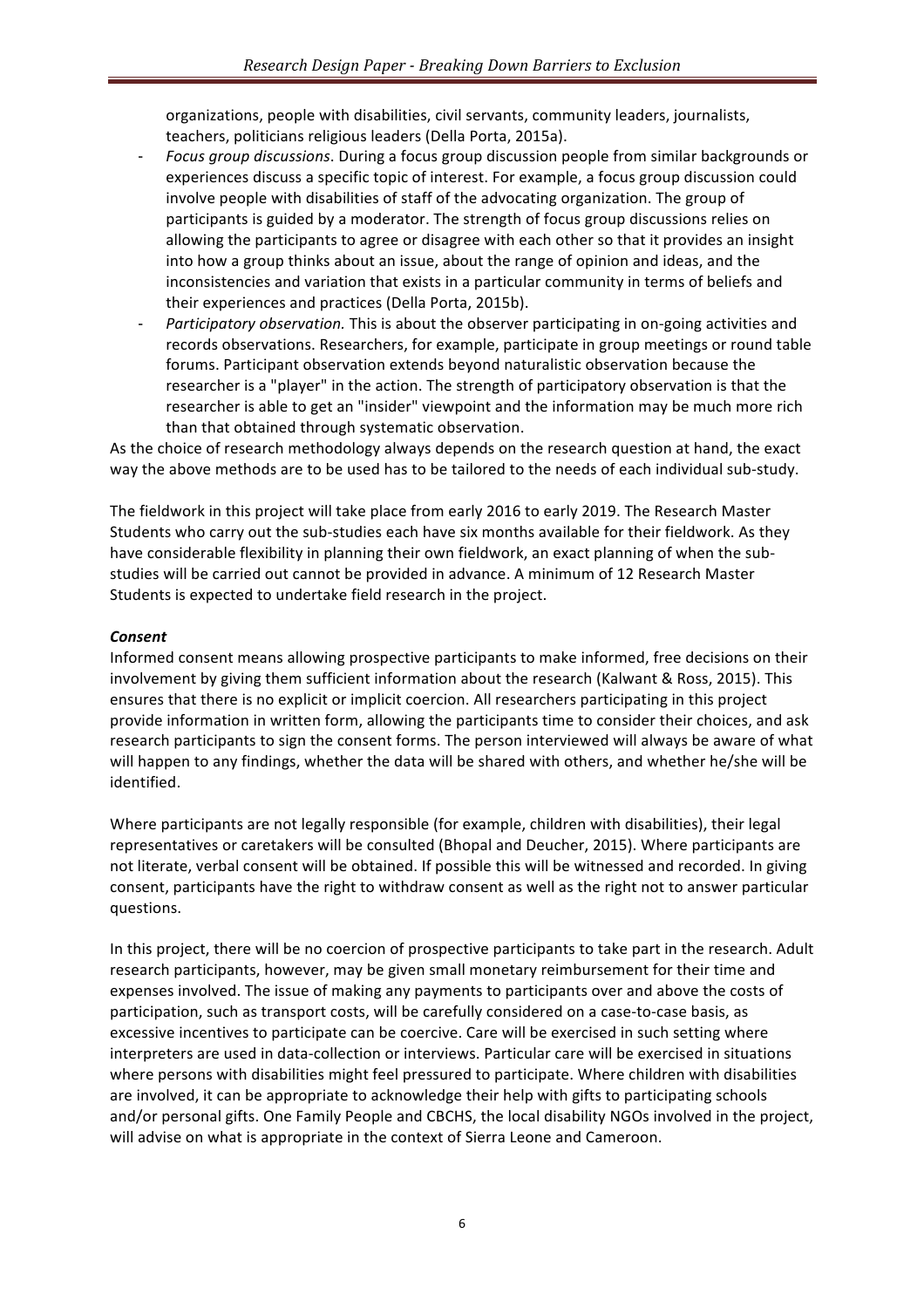In this project, extra effort will be made to secure informed consent from vulnerable groups such as children with disabilities or adults with mental disabilities. If possible, passive assent, including group assent (with consent given by a gatekeeper) will be avoided wherever possible although in some cases this will be practically difficult to achieve (Bhopal and Deucher, 2015).

### *Risk management*

Risk in the context of research could include both researchers and the researched. Risk is often defined by reference to the potential physical or psychological harm, discomfort, or stress to human participants that a research project might generate. In social science research may raise a wide range of risks. These include risk to a subject's personal social standing, privacy, personal values and beliefs, their links to family and the wider community, and their position within occupational settings, as well as the adverse effects of revealing information that relates to illegal, sexual, or deviant behaviour. Research which carries no physical risk such as this project can still be disruptive and damaging to research participants either as individuals or as whole communities or categories of people (e.g. people with disabilities).

In this project, it is imperative that researchers appreciate the social, cultural and historical experiences of people with disabilities, including experiences of exclusion and stigma. This is already taken into account during the selection process of prospective researchers. Whether a prospective researcher displays sensitivity to these issues is one of the key selection criteria. In general, the research process should not perpetrate or endorse, directly or indirectly, any aspect of discrimination, stigma or exclusion. When preparing for their sub-study, researchers in this project are made aware that in-depth interviews, particularly on sensitive topics, may bring up traumatic memories. This makes it imperative that research is carried out in a respectful and private manner (Kalwant & Ross, 2015).

Not all risks can or, in some cases, should be avoided - but it is important that researchers develop awareness of potential risks. Nevertheless, researchers should endeavour to determine possible risks and their management (not least through the methodological strategy and instruments they adopt) prior to the start of a project. Guidance and advice will be provided by the principal investigators leading this project to researchers about ways in which risks can be minimised and participants protected from harm, while at the same time offering advice on the prioritisation and different degrees of risk. In this project, a risk analysis is made for each sub-study, tailored to the specifics of the research question and methodology. The involvement of a local academic expert (dr. Aisha Ibrahim) will be pivotal to ground the risk analysis in the proper socio-cultural context.

# *Data protection and management*

Data protection entails protecting the privacy of the individual in relation to any personal information they may have disclosed in the course of the research. It also means ensuring the reliability of any information used and also using the information fairly and responsibly. Some data is more sensitive then others. Sensitive data, for example, can relate to one's political opinion, physical or mental health, involvement in activism or illegal activities.

There are risks posed to any data stored on portable devices and media - for example, laptops and USB flash drives. In this project researchers are expected to separate collected data from any information that can disclose a person's identity as soon as possible after data collection and to use codes to identify individual cases if this is necessary. The key that links such codes to identity information (such as names, addresses and telephone numbers) will be kept secure and separate from the dataset, accessible only to the researcher.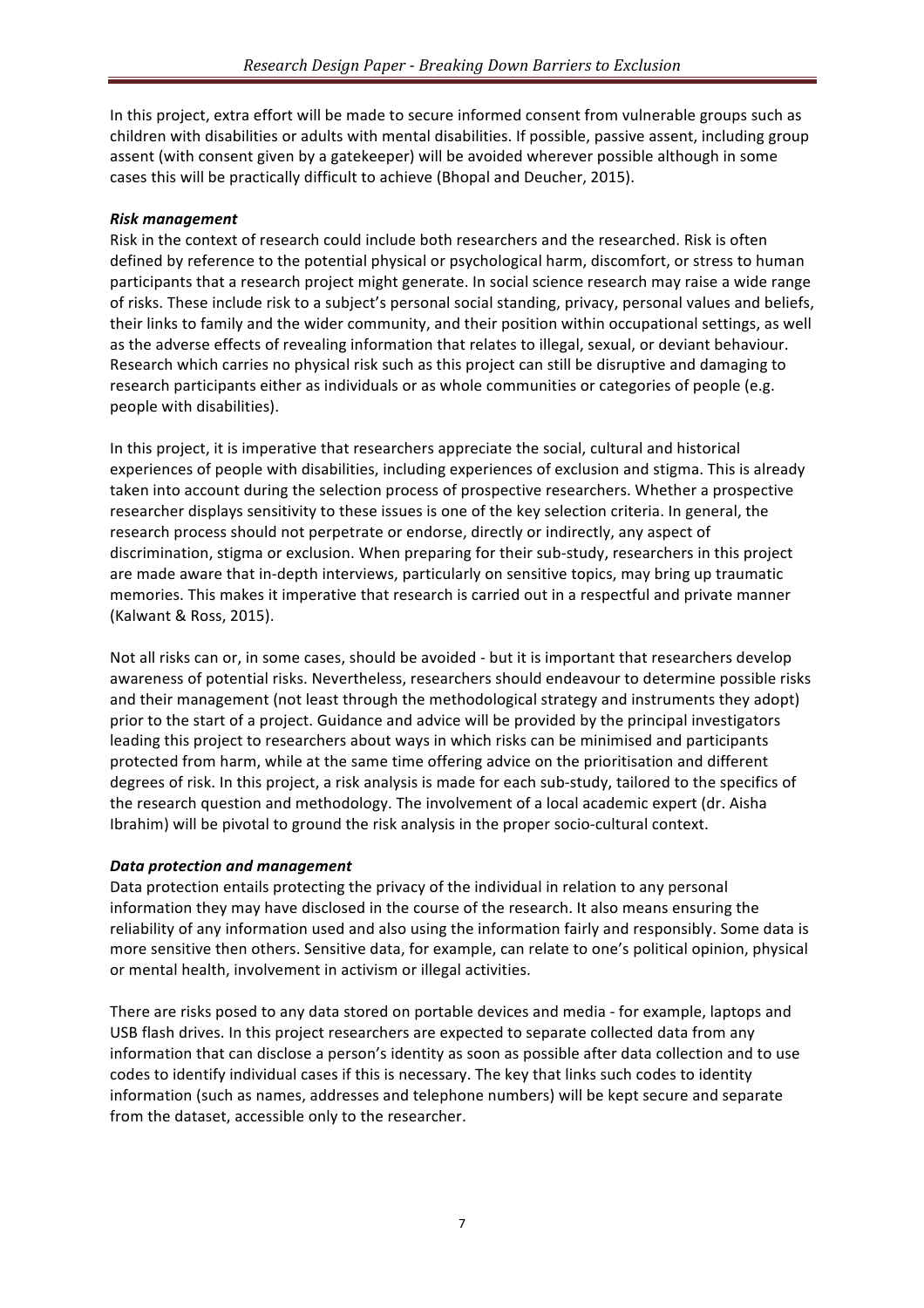# *Confidentiality*

The focus of the study lies with examining advocacy tactics and its outcomes (e.g. awareness raising, changed laws and governmental practices). Disabled people will play a role in the collection of data, although they are not necessarily the primary data source. As data-sources, they can shed light on the advocacy tactics and its outcomes as either participant in an, or beneficiary of, an advocacy campaign. Before data obtained within this project is published or shared with other researchers, they will be anonymised so that individuals cannot be identified from the data. Personal data will not be disclosed from research information, unless a respondent has given specific consent to do so.

# *References*

- Almog-Bar, M. and H. Schmid (2014). Advocacy Activities of Nonprofit Human Service Organizations: A Critical Review', *Nonprofit and Voluntary Sector Quarterly*, 43(1): 11-35.
- Ashby, C. (2011) 'Whose "Voice" is it Anyway?: Giving Voice and Qualitative Research Involving Individuals that Type to Communicate', *Disability Studies Quarterly* 31(4): 1-21.
- Berghs, M. and M. Dos Santos-Zingale (2011) 'A Comparative Analysis: Everyday Experiences of Disability in Sierra Leone', *Africa Today* 58(2): 18-40.
- Bhopal, Kalwant. and Deucher, Ross. (2015). *Researching Marginalized Groups*. New York: Routledge.
- Bukenya, Badru, and Sam Hickey. (2014). "NGOs, Civil Society and Development" in The Handbook of Civil Society in Africa. Edited by Ebenezer Obadare, 311-336.
- Chataika, T., M. Berghs, A. Mateta and K. Shava (2015) 'From Whose Perspective Anyway? The Quest for African Disability Rights Activism', in A. 46 de Waal (ed.) Advocacy in Conflict: Critical *Perspectives on Transnational Activism, pp. 187–211. London: Zed Books.*
- Chapman, J. and Fisher, T. (2002). The Effectiveness of NGO Campaigning: Lessons from Practice. *Development and Advocacy*, pp. 151-165
- Gormley, W. T., & Cymrot, H. (2006). The strategic choices of child advocacy groups. *Nonprofit and Voluntary Sector Quarterly,* 35(1): 102-122.
- Della Porta, D. (2015a). Focus groups. In *Methodological Practices in Social Movement Research*, edited by Donatella della Porta, 228-261. Oxford: Oxford University Press.
- Della Porta, D. (2015b). In-Depth Interviews. In *Methodological Practices in Social Movement Research*, edited by Donatella della Porta, 228-261. Oxford: Oxford University Press.
- Groce, N.E. (2004) 'Adolescents and Youth with Disability: Issues and Challenges', Asia Pacific *Disability Rehabilitation Journal* 15(2): 13–32.
- IOB (2015). *Opening doors and unlocking potential: Key lessons from an evaluation of support for* policy influencing, lobbying and advocacy (PILA). IOB Evaluation No. 407. The Hague: Ministry of Foreign Affairs.
- ITAD and COWI. (2012). "Joint Evaluation of Support to Civil Society Engagement in Policy Dialogue: Synthesis Report." Ministry of Foreign Affairs of Denmark. Accessed February 14, 2016. www.oecd.org/derec/denmark/cso\_indhold\_web.pdf
- Kuyayama, A. (2011). Marginalisation of the Marginalised: Plight of Children with Disabilities. *Zimbabwe Journal of Education*, Vol.23(2). ISSN: 1013-2445
- MacLachlana, M., Mjib, G., Chataikac, T., Wazakilid, M., Dubee, A. K., Mulumbaf, M., Massahg, B., O'Sullivan, C. and M. MacLachlan (2009) 'Childhood Disability in Burkina Faso and Sierra Leone: An Exploratory Analysis', in M. MacLachlan and L. Swartz (eds) *Disability & International Development: Towards Inclusive Global Health, pp. 161–179. New York, NY:* Springer.
- Meyer, David S., and Suzanne Staggenborg. (2012). "Thinking about strategy." in Strategies for *Social Change*. Edited by Gregory M. Maney, Kutz-Flamenbaum, Rohlinger D. A., Goodwin J., 3-22.
- Reynolds, S. (2010). Disability culture in West Africa: qualitative research indicating barriers and progress in the greater Accra region of Ghana. *Occupational Therapy International*,